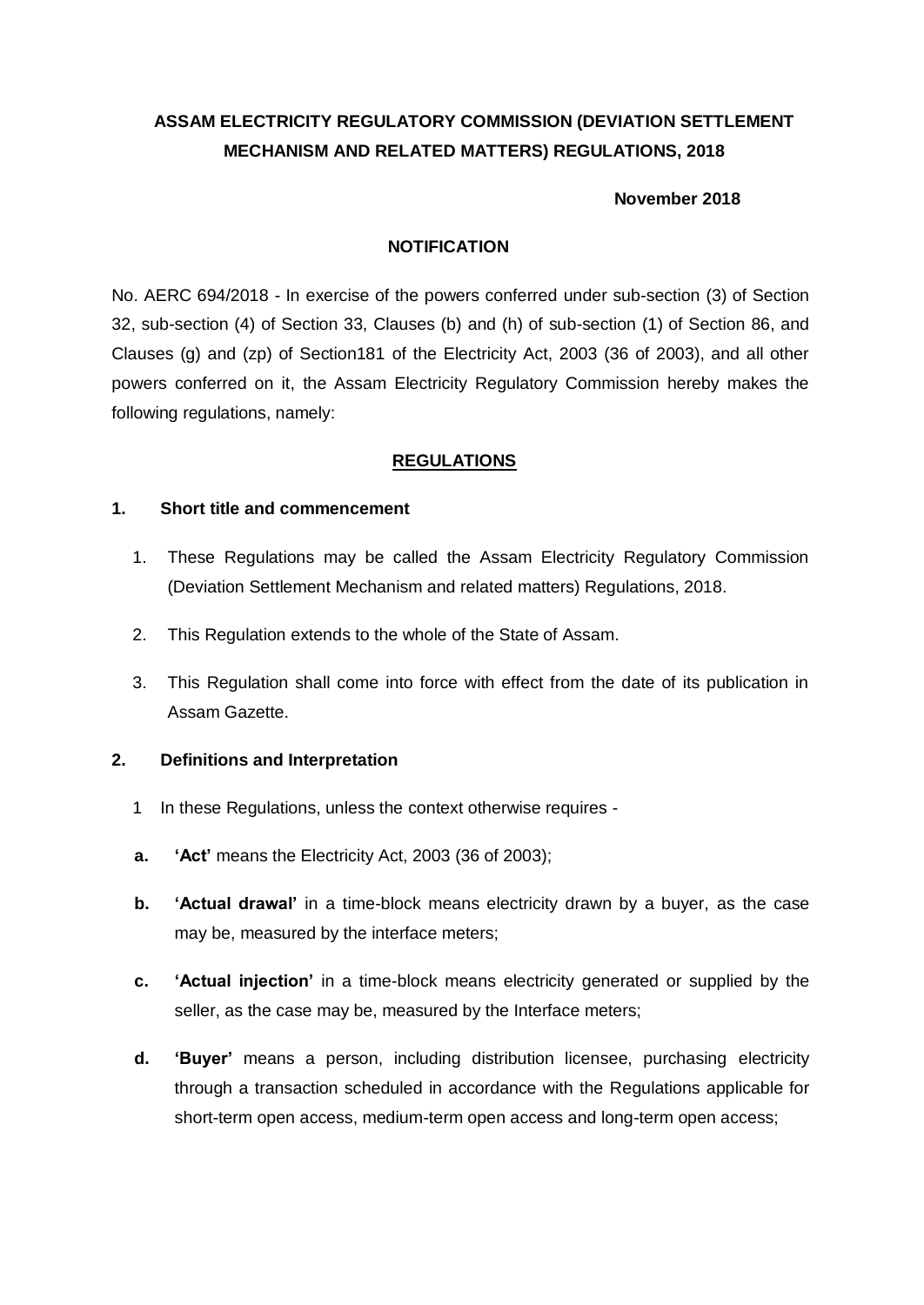- **e. "Commission'** means the Assam Electricity Regulatory Commission constituted under sub-section (1) of section 82 of the Act;
- **f. "Deviation"** in a time-block for a Seller means its total actual injection minus its total scheduled generation and for a Buyer means its total actual drawal minus its total scheduled drawal, and shall form part of the State Energy Accounts to be prepared by SLDC;
- **g. "Deviation Settlement Mechanism"** shall mean and include the framework for Energy accounting, Deviation Accounting, Rules for pricing of Deviation(s) payable and receivable by State Entities and other design parameters as specified under Regulation 6 of these Regulations;
- **h. "Embedded Consumer"** means a consumer who has a supply agreement with the distribution licensee and avails the option of drawing power from any other person under Open Access, fully or partially of the contract demand, during a day or more in any month or more than one month during the year, without ceasing to be a consumer of the said distribution licensee. The embedded consumer continues to pay various charges defined by the Commission as applicable to the relevant consumer category;
- **i. "Full Open Access Consumer"** shall mean Open Access Consumer connected to transmission system or distribution system but not having any supply agreement with the distribution licensee within the state;
- **j. "Gaming"** in relation to these Regulations, shall mean an intentional mis-declaration of declared capacity by any seller in order to make an undue commercial gain through Charge for Deviations;
- **k. "Grid Code"** means the Grid Code notified by the Commission under clause (h) of sub-section (1) of section 86 of the Act;
- **l. "Indian Electricity Grid Code" (or "IEGC")** means the Grid Code specified by the Central Electricity Regulatory Commission under Section 79(1)(h) of the Act;
- **m. "Interface meters"** means interface meters as defined by the Central Electricity Authority under the Central Electricity Authority (Installation and Operation of Meters) Regulations, 2006, as amended from time to time;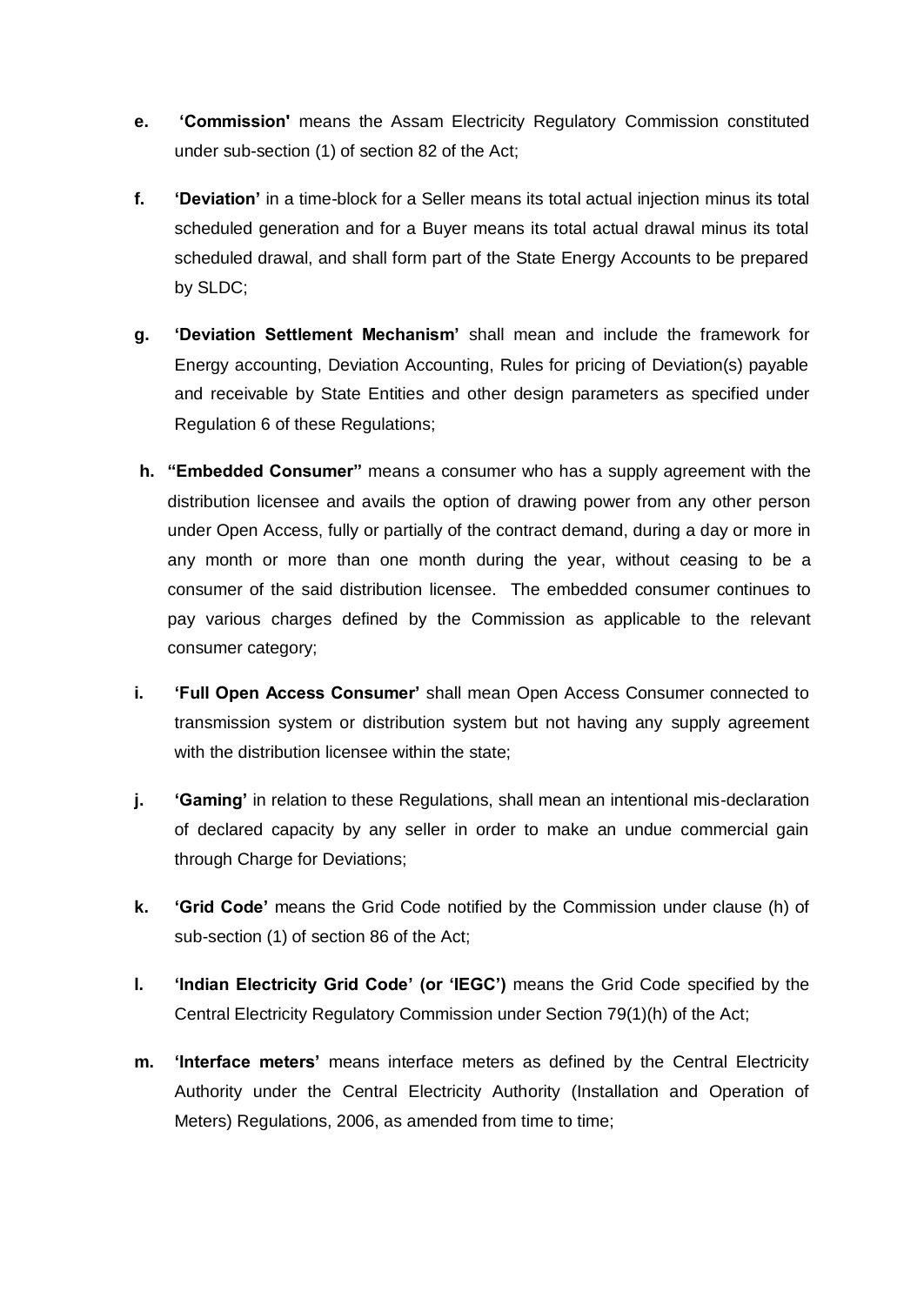- **n. "Load Despatch Centre"** means National Load Despatch Centre(NLDC), Regional Load Despatch Centre (RLDC) or State Load Despatch Centre (SLDC), as the case may be, responsible for coordinating scheduling of the Buyers and the Sellers in accordance with the provisions of Grid Code;
- **o. 'Open Access Regulations'** means the Assam Electricity Regulatory Commission (Terms and Conditions for Open Access) Regulations 2018 and shall include any subsequent amendment thereof.
- **p. "Open Access Consumer"** means a consumer who is eligible to receive supply of electricity from a person other than the distribution licensee of his area of supply;
- **q. "Open Access Customer"** includes a consumer, trader, distribution licensee, Captive Generator or a generating Company or any other person who has been granted open access under these Regulations.
- **r. "Scheduled Generation"** at any time or for a time block or any period means schedule of generation in MW or MWh *ex-bus* given by the Load Despatch Centre;
- **s. "Scheduled Drawal"** at any time or for a time block or any period means schedule of despatch in MW or MWh *ex-bus* given by the Load Despatch Centre.
- **t. "Seller"** means a person, including a generating station, supplying electricity through a transaction scheduled in accordance with the regulations applicable for short-term open access, medium-term open access and long-term open access;
- **u. "State Deviation Pool Account"** means the State Account maintained by the State Load Despatch Centre for receipts and payments on account of deviations by Buyers and Sellers;
- **v. "State Entity"** means such person who is in the SLDC control area and whose metering and energy accounting is done at the State level;
- **w. "Time-Block"** means a time block of 15 minutes or any such shorter duration as may be notified by the Commission, for which specified electrical parameters and quantities are recorded by special energy meter, with first time block starting at 00.00 hrs;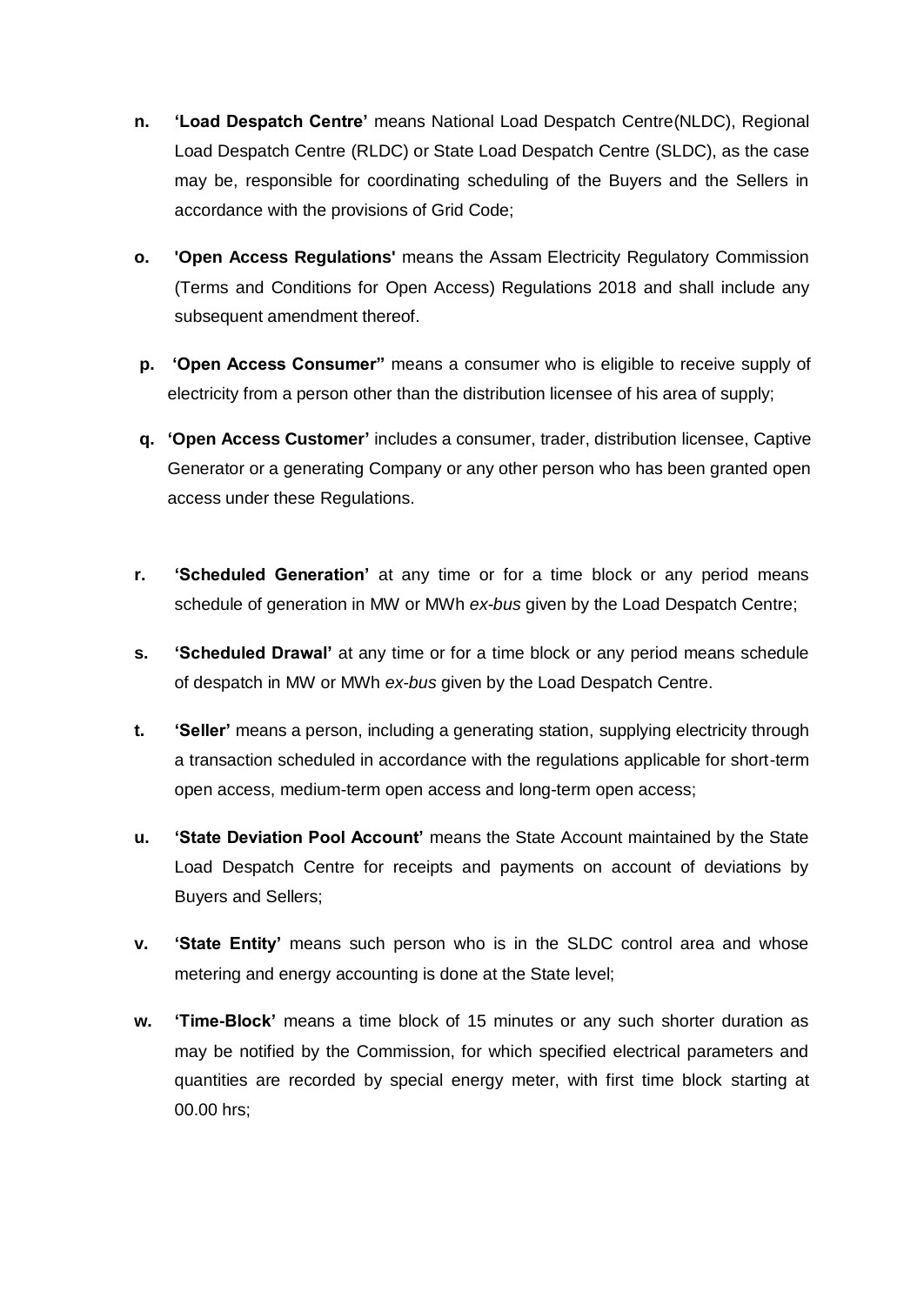2 Save as aforesaid and unless repugnant to the context or the subject-matter otherwise requires, words and expressions used in these Regulations and not defined, but defined in the Act, or the Grid Code or any other Regulations of this Commission shall have the meaning assigned to them respectively in the Act or the Grid Code or any other Regulation as the case may be.

## **3. Objective**

The objective of these Regulations is to maintain grid discipline and grid security envisaged under the Grid Code through the commercial mechanism for Deviation Settlement through drawal and injection of electricity by the users of the grid.

## **4. Applicability**

These Regulations shall apply to the transactions of conveyance of electricity through short- term open access or medium-term open access or long-term open access using intra-State transmission system or distribution system of electricity (including inter-state wheeling of power), subject to following conditions:

(A) Deviation Settlement Mechanism under these Regulations shall be applicable for all Seller(s) including Generators, Captive Generators etc. connected to Intrastate Transmission system.

Provided that Forecasting, Scheduling and Deviation settlement related matters in respect of solar and wind generation shall be governed as per the provisions of "Assam Electricity Regulatory Commission (Forecasting, Scheduling and Deviation Settlement and related matters of Solar and Wind Generation Sources) Regulations, 2018" and its amendments thereof.

(B) Deviation Settlement Mechanism under these Regulations shall be applicable for all Buyer(s) including Distribution Licensee(s), Deemed Distribution Licensee(s) located in the State

Provided that, Deviation charges for Settlement of Open Access Consumers (both full and embedded) connected to Intra-State Transmission system and all Open Access Consumers connected to Distribution Network shall be in accordance with the provisions of Assam Electricity Regulatory Commission (terms and conditions for open Access), 2018 and its amendment thereof.

## **5. Duties of State Load Despatch Centre and State entities**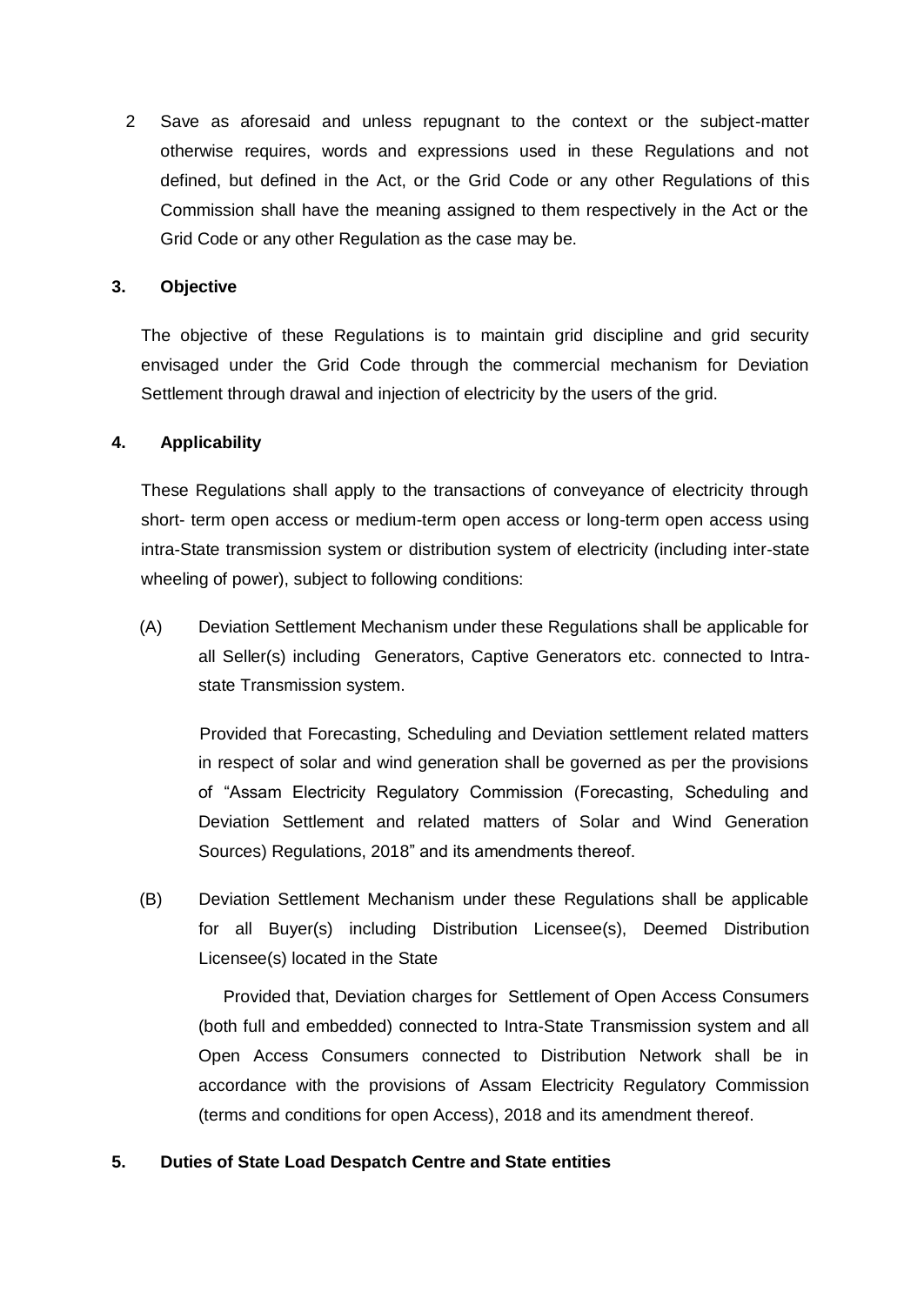These Regulations aim to govern the functioning of the various State Entities in a way that discipline is maintained with regards to the injection and drawal of energy by such State Entities and the reliability and integrity of power system is maintained.

In order to meet these objectives, necessary preconditions and covenants for participation by State Entities shall be as under:

- (1) The State Entities shall inform the SLDC of all contracts entered by them for exchange of energy.
- (2) State Entities shall operate their equipment and loads in a manner that is consistent with the provisions of the Indian Electricity Grid Code (IEGC), 2010 and the Assam Electricity Regulatory Commission (Electricity Grid Code) Regulations, 2018 amended from time to time.
- (3) State Entities shall enter into Connection Agreement/Open Access Agreement with the concerned transmission licensee, which shall specify the physical and operational requirements for a reliable operation and gain physical access and connection to the intra-State transmission system (InSTS) or enter into Connection Agreement/Open Access Agreement with concerned Distribution Licensee for use of distribution system, as the case may be in accordance with Open Access Regulations. State Entities shall make necessary arrangements for putting up interface meters, capable of recording energy flows at 15-minute intervals, at the points of injection and drawal as per the provisions of Open Access Regulations.. The time synchronisation of metering system shall be through Global Positioning System (GPS) with counter check from the State Energy Accounting Centre which is the SLDC.
- (4) SLDC shall take all decisions with regard to the MW despatch of generating stations after evaluating all possible network parameters, constraints, congestions in the transmission network and in the eventuality of any such network aberration, the instructions by the SLDC with regard to despatch and drawal shall be binding on all State Entities.

SLDC shall publish all such information as required for all other State Entities to be aware of the energy exchanges taking place within the State as well as exigency conditions, if any with regard to despatch of power.

## **6. Principles for operationalising Deviation Settlement Mechanism**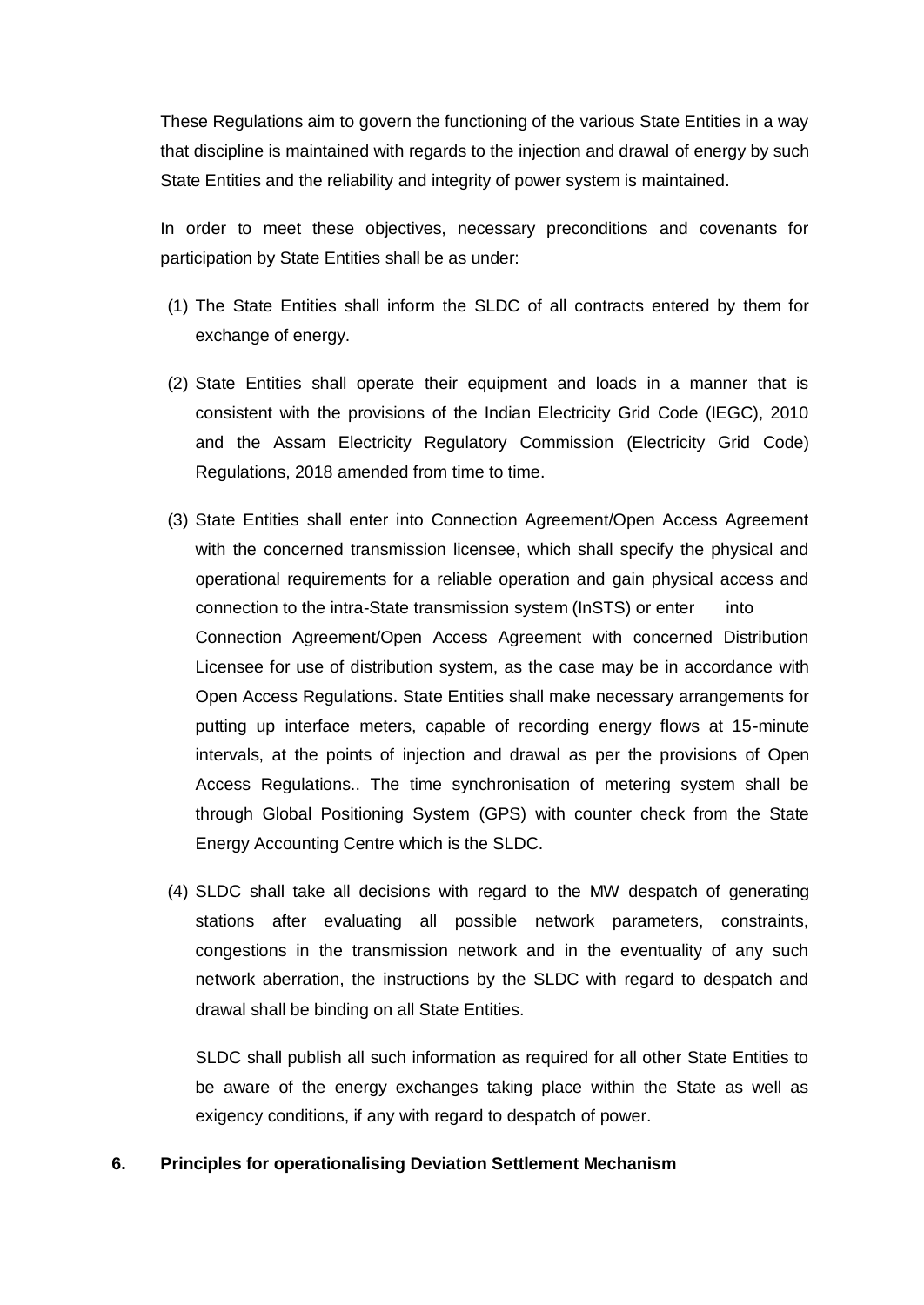The framework for Deviation Settlement Mechanism shall cover the following key design parameters, viz. (a) Scheduling period (b) Guiding Principles for scheduling and despatch (c) Operating range of frequency (d) Deviation (e) Settlement period (f) Measurement unit for State Deviation Pool Account (g) Deviation Pool Price Vector (h) Deviation Volume Limit (i) Premise for allocation of losses.

**(A) Scheduling Period:** The scheduling period shall comprise of 96 time blocks, each of 15-minute duration starting from 00:00 hours (IST) ending with 24:00 hours (IST). The first time block of scheduling period shall commence from 00:00 hours (IST) to 00:15 hours (IST), second time block of scheduling period shall commence from 00:15 hours (IST) to 00:30 hours (IST) and so on or such other period as the Commission may stipulate.

Based on the availability schedule forecasted by generating stations (Sellers) and load requirement forecasted by Buyers, the SLDC shall draw up the least cost despatch schedule on Day Ahead basis for the State Entities in accordance with the merit order principles approved by State Commission from time to time;

Provided that wheeling transactions of captive users and open access consumers shall be despatched as contracted, subject only to transmission constraints and system emergency conditions.

**(B) Guiding principles of scheduling and despatch:** All the Sellers and Buyers under these Regulations shall be guided by the scheduling and Despatch procedure to be formulated by SLDC in accordance with provisions of Assam Electricity Regulatory Commission (Electricity Grid Code) Regulations, 2018 and amended from time to time.

- **(C) Operating Range for Frequency:** The normal operating range for average grid frequency for time block shall be in line with range stipulated under IEGC 2010 and Assam Electricity Grid Code Regulations, 2018, as amended from time to time.No Deviation shall be allowed beyond the specified operating range of frequency band as stipulated by the Commission from time to time.
- **(D) Deviation:** For the purposes of Deviation settlement amongst State Entities, the SLDC shall work out the Deviation for "State Deviation Pool Accounts" comprising over-drawal/under-drawal and over-injection and under-injection for each State Entity corresponding to each Scheduling period. Charges for deviation shall be in accordance with Regulation 9 and 10 of these Regulations.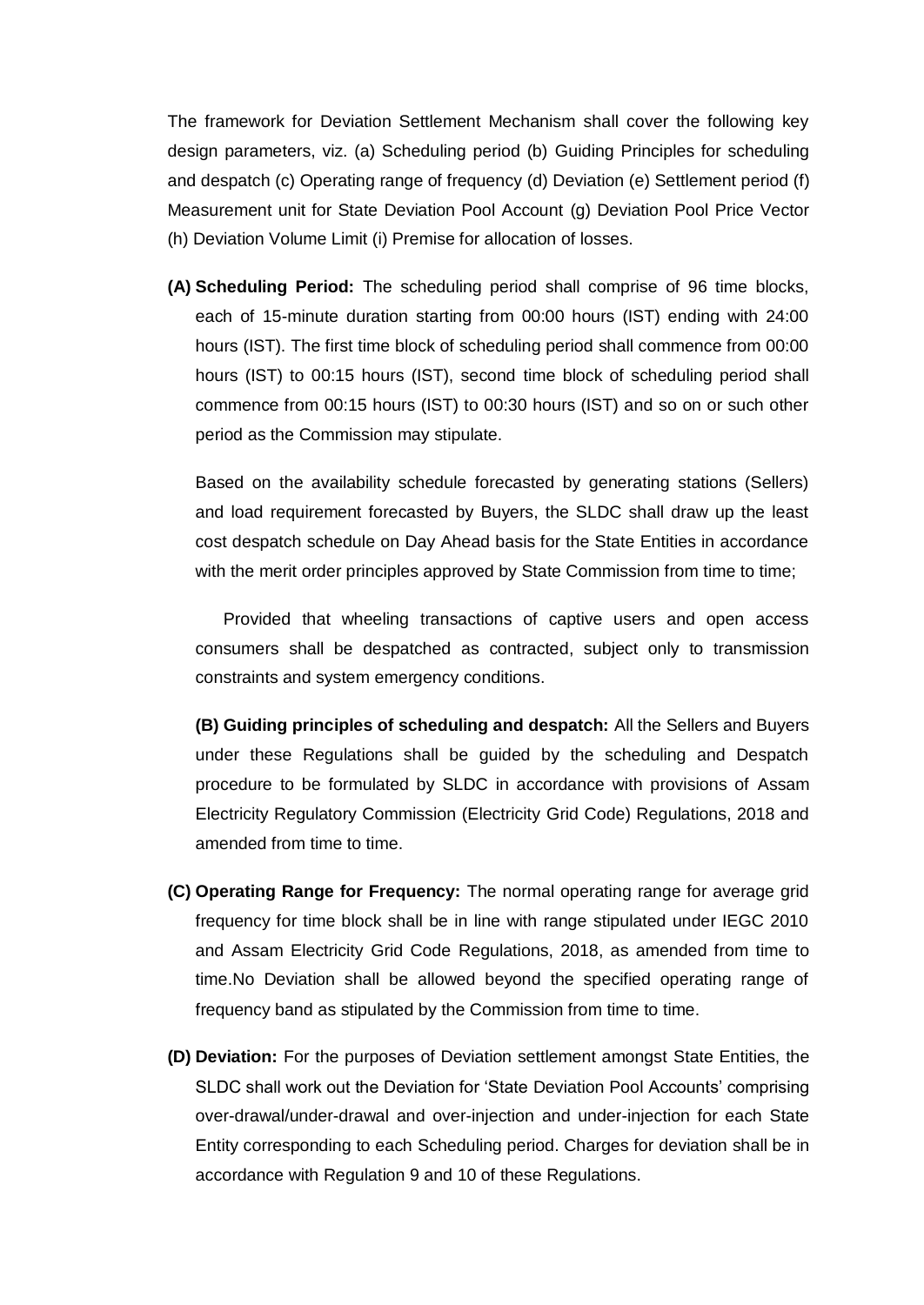- **(E) Settlement Period:** Preparation and settlement of "State Deviation Pool Accounts" shall be undertaken on weekly basis coinciding with mechanism followed for regional energy accounts.
- **(F) Measurement Unit for State Deviation Pool Account:** The measurement unit for State Deviation Pool Account Volume shall be kilowatt hours (kWh). Measurement unit for State Deviation Pool Account Value (Payable and Receivable) shall be Indian Rupees (INR). The decimal component of the energy unit (kWh) and amount (INR) shall be rounded off to nearest integer value.
- **(G) Deviation Pool Price Vector:** The Pricing of Deviation of Buyer/Sellers shall be in accordance with the Deviation Price Vector as specified in the Central Electricity Regulatory Commission (Deviation Settlement Mechanism and related matters) Regulations, 2014 and its amendments thereof.

Provided that Deviation of Wind/Solar Generators, shall be treated as per the provisions of "Assam Electricity Regulatory Commission (Forecasting, Scheduling and Deviation Settlement and related matters of Solar and Wind Generation Sources) Regulations, 2018" as amended from time to time.

Further, additional condition for a change in sign of the deviation shall be met once every 12 time blocks by Buyer/Seller, failing which additional charges @10% of the deviation charges applicable shall be levied for the duration of continuance of violation.

- **(H) Deviation Volume Limit:** In order to ensure grid discipline and grid security, conditions for Deviation Volume Limit and consequences for exceeding such Deviation Volume Limit by way of levy of Additional Deviation Charges as specified under Regulation 10 shall be applicable.
- **(I) Premise for Allocation of Losses:** For the purpose of State Deviation Pool accounting, intra-state transmission system losses as approved by the Commission shall be allocated amongst the State Entities in proportion to the actual drawal by each State Entity.

Provided the State Load Despatch Centre shall maintain account of actual intra-state transmission system loss for each time block and publish reconciliation statement of 52 weekly average loss vis-à-vis approved loss by the Commission on its website.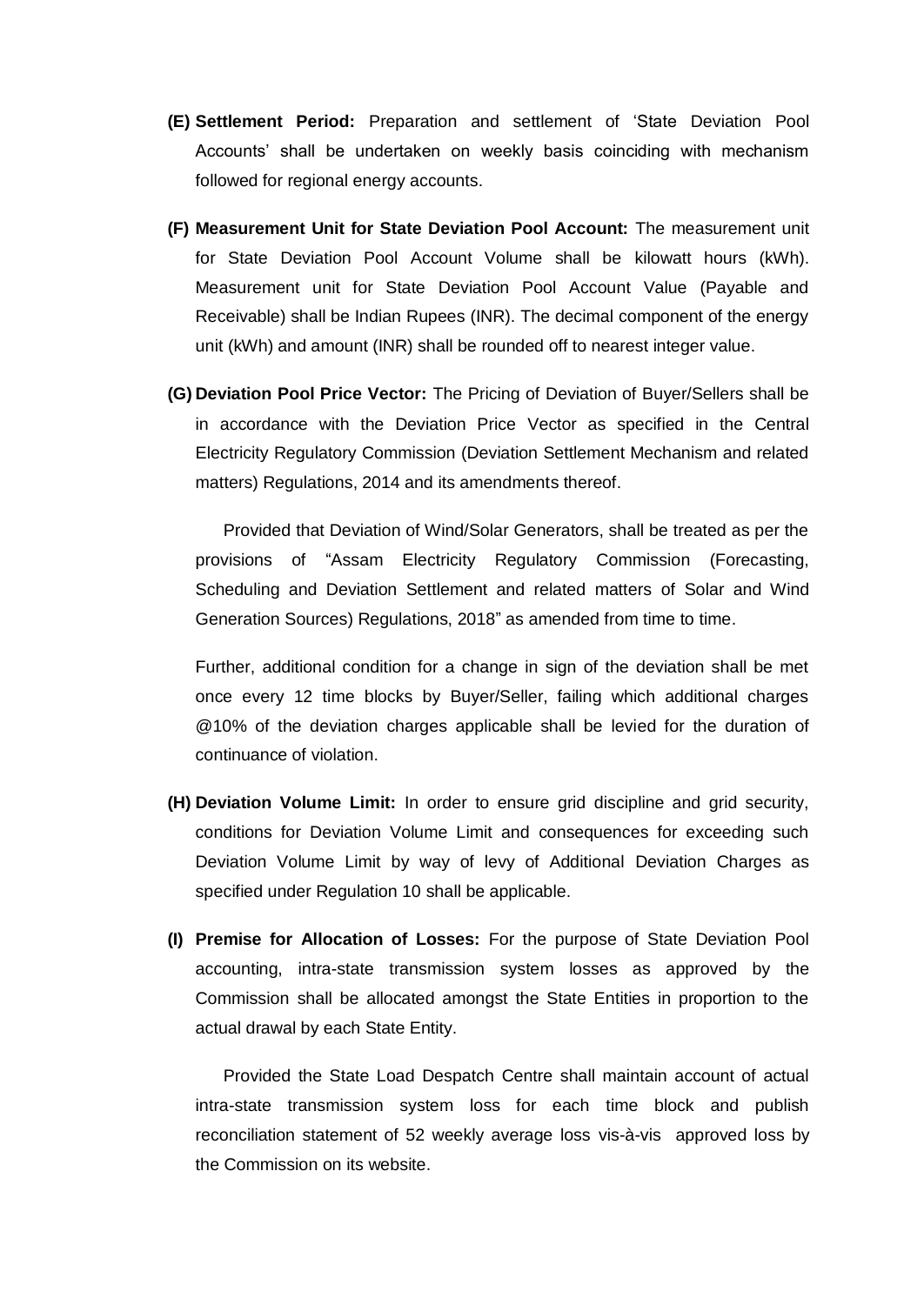## **7. Declaration of Capacity and Scheduling**

- (1) The provisions of the Assam Electricity Grid Code Regulations, 2018 and Assam Electricity Regulatory Commission (Terms and Condition for Open Access) Regulations, 2018 as amended from time to time, shall be applicable for declaration of capacity and scheduling.
- (2) The generating station, as far as possible, shall generate electricity as per the day-ahead generation schedule finalized by the State Load Despatch Centre in accordance with the Assam Electricity Grid Code Regulations, time 2018, as amended from time t.

Provided that the revision in generation schedule on the day of operation shall be permitted, in accordance with the procedure specified under the Assam Electricity Grid Code and Assam Electricity Regulatory Commission (Terms and Condition for Open Access) Regulations, 2018 as amended from time to time, as the case may be.

## **8. Treatment for gaming**

- (1) The Commission, either suo-motu or on a petition made by SLDC, or any affected party, may initiate proceedings against any generating company or seller on charges of gaming and if required, may order an enquiry to be made by such officer of the Commission on such other party as the Commission may deem fit. The enquiry officer so appointed shall submit his findings within such time as may be fixed by the Commission and such investigating officer or authority shall exercise all powers as envisaged under section 128 of the Act.
- (2) If in the proceeding initiated by the Commission or in the enquiry made in this regard under clause (1) above, it is proved that any seller or generating company has indulged in gaming, the Commission may without prejudice to any other action under the Act or Regulation made thereunder, disallow any charges for deviation to such seller or generating company during the period of such gaming.

## **9. Charges for deviations**

Deviation Charges for Sellers and Buyers:

(1) The charges for the Deviations for all the time-blocks shall be payable for over-drawal by the Buyer and under-injection by the Seller and receivable for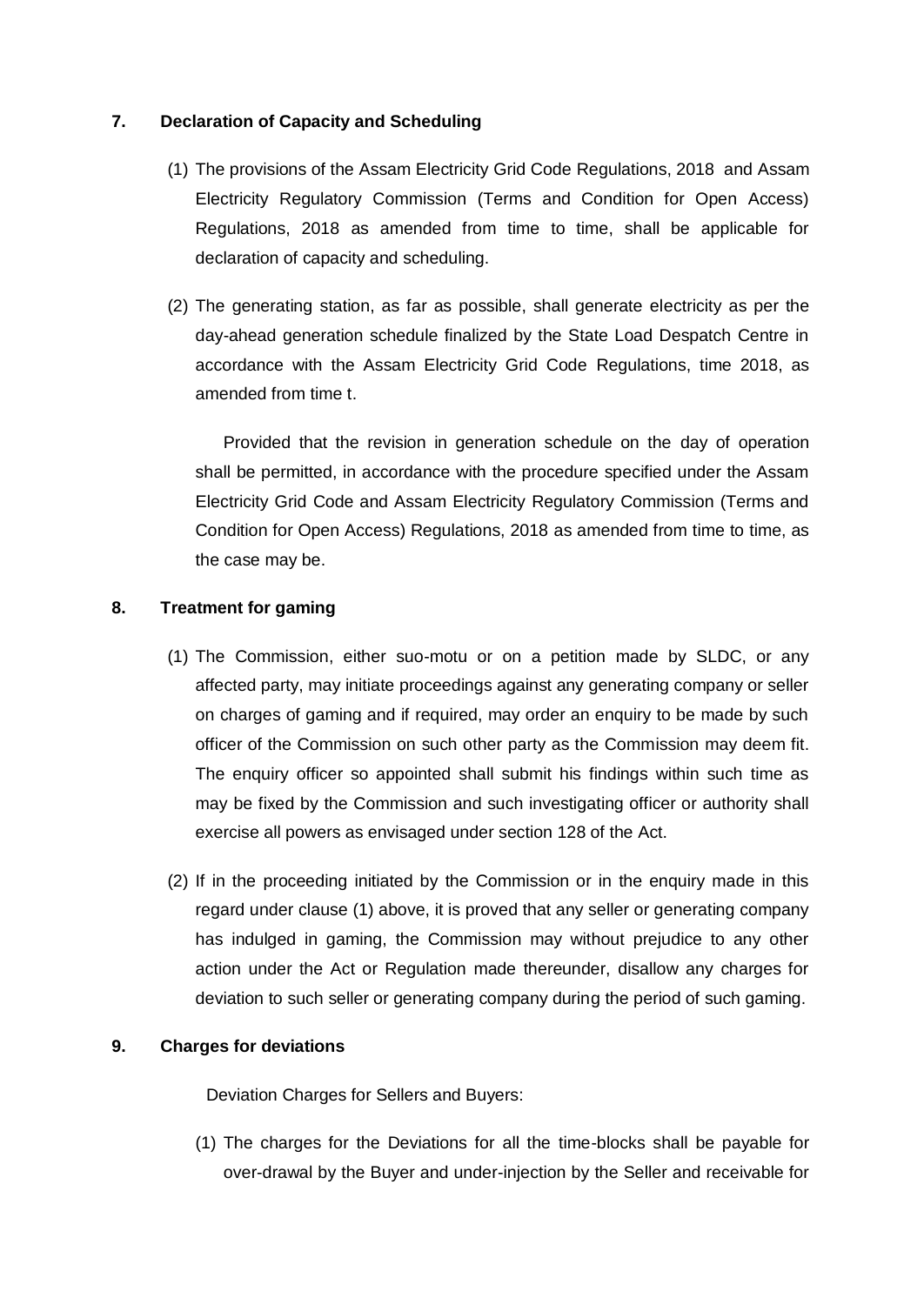under-drawal by the Buyer and over-injection by the Seller, which are State Entities, and shall be worked out on the average frequency of a time-block by considering the Price Vector for Deviation Charges as specified in the Central Electricity Regulatory Commission (Deviation Settlement Mechanism and related matters) Regulations, 2014 and its amendments thereof considering the methodology specified in the **Annexure-I** of these Regulations and subject to conditions stipulated under clause (2) to (8) of this regulation:

Provided that a change in sign (+/-) of the deviation shall be made once every 12 time blocks, failing which additional charges @10% of the deviation charges applicable shall be levied for the duration of continuance of violation.

- (2) In respect of generating stations operated using coal or lignite or gas supplied under Administered Price Mechanism (APM) as fuel, charges for deviation shall not exceed the Cap Rate to be determined by Central Commission from time to time.
- (3) In respect of generating stations regulated by the Central Commission using gas supplied under Administered Price Mechanism (APM) as the fuel, no cap rate shall be applicable with effect from the date of revision of price of APM gas by the Government of India on the charges for the Deviation for the generating stations.

(4) The Charges for Deviation may be reviewed by the State Commission from time to time and as and when Deviation Price Vector is revised by Central Commission and shall be notified accordingly.

 (5)The infirm power injected into the grid by a generating unit of a generating station during the testing, prior to COD of the unit shall be paid at Charges for Deviation for infirm power injected into the grid, consequent to testing, for a period not exceeding 6 months or the extended time allowed by the Commission, subject to ceiling of Cap Rates corresponding to the main fuel as determined by the Central Commission used for such injection from time to time.

#### **10. Limits on Deviation volume and consequences of crossing limits**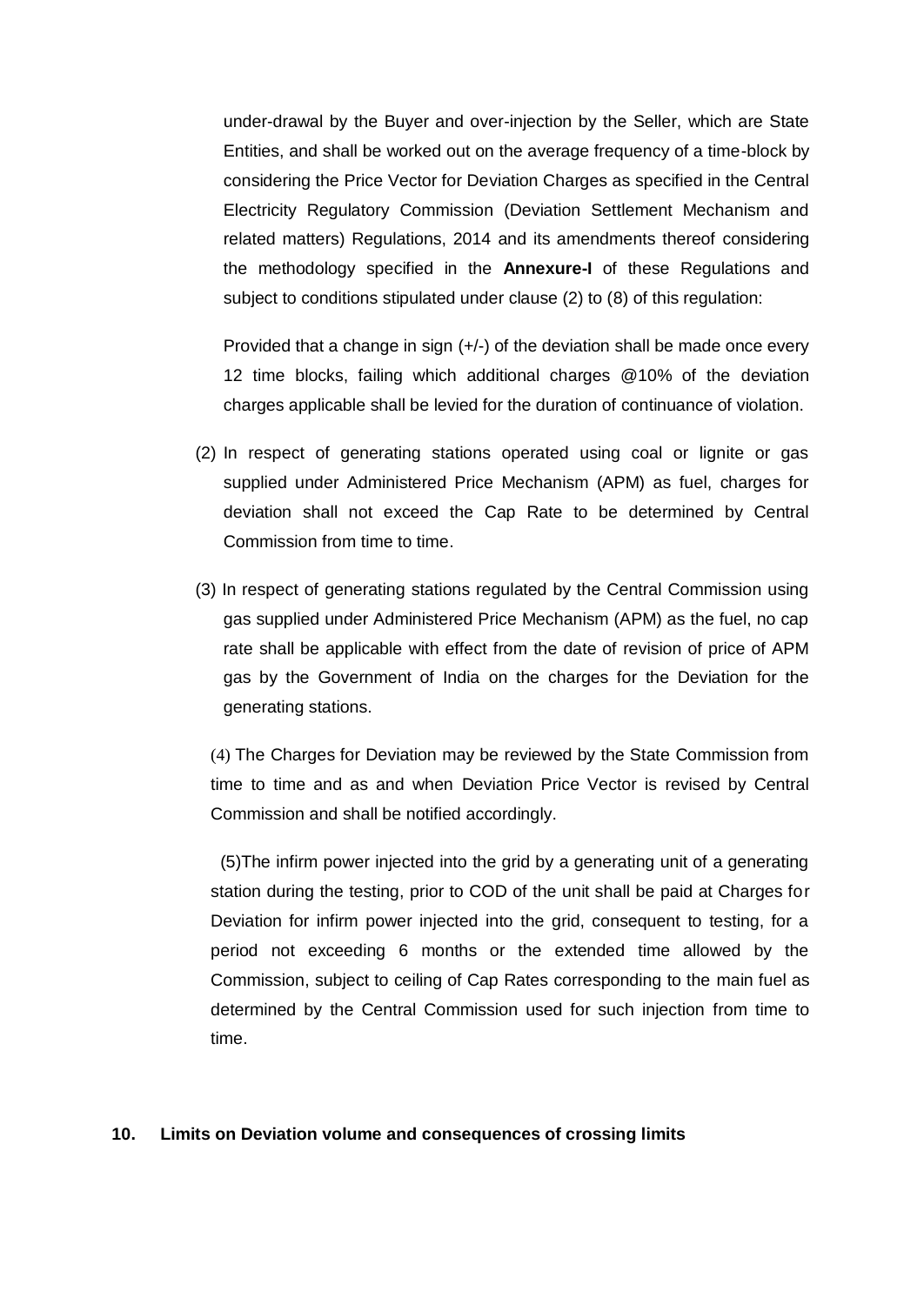(A)The over-drawal or under drawal of electricity by any Buyer during a time block shall not exceed 12% of its scheduled drawal ,when grid frequency is between range of "49.90 Hz and above to below 50.05 Hz."

No Over drawal shall be allowed by any buyer when the frequency is below ' 49.90 Hz and No Under drawal shall be allowed by any buyer at frequency above 50.05 Hz.

(B)The under-injection or over-injection of electricity by Seller shall not exceed 12% of its scheduled generation when grid frequency is "49.90 Hz or above and below50.05 Hz":

No under injection of electricity by a seller shall be permissible when grid frequency is below 49.90 Hz and no over injection of electricity by a seller shall be permissible when grid frequency is "50.05 Hz and above".

(C)In addition to Charges for Deviation as stipulated under Regulation 9 of these Regulations, Additional Charge for Deviation shall be applicable for over-drawal as well as under-drawal of electricity for each time block in excess of the volume limit specified in Clause (A) of this regulation at the rates specified in the **Table I of Annexure II**

(D)Additional Charge for Deviation for under-injection and over Injection of electricity, during a time-block in excess of the volume limit specified in clause (B) of this regulation when grid frequency is "49.90 Hz and above", by the generating stations regulated by the Commission using coal or lignite or gas supplied under Administered Price Mechanism (APM) as the fuel shall be at the rates specified in **Table II of Annexure II**

(E)In the event of sustained deviation from schedule in one direction (positive or negative) by any state entity, such State Entity (Buyer or Seller) shall have to make sign of their deviation from schedule changed, at least once, after every 12 time blocks.

To illustrate, if a state entity has deviation from schedule from 07.30 hrs to 10.30 hrs, sign of its deviation from schedule shall be changed in the  $13<sup>th</sup>$  time block i.e. 10.30 to 10.45 hrs from positive to negative or negative to positive; as the case may be.

#### **11. Treatment of Infirm power and Start Up power prior to COD**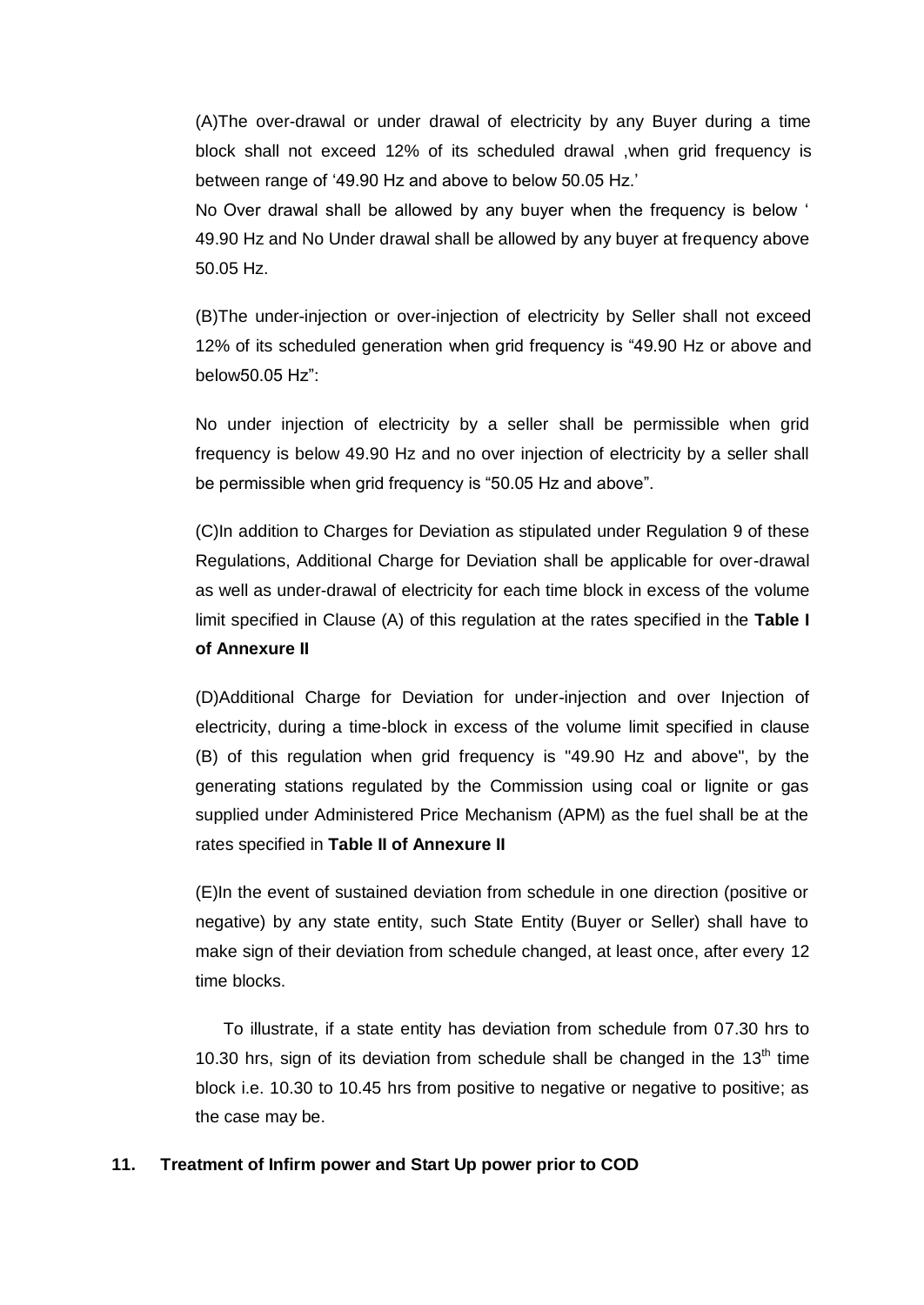- (1) Any infirm injection of power by a generating station prior to COD of a unit during testing and commissioning activities shall be exempted from the volume limit as and when specified by the Commission for a period not exceeding 6 months or the extended time allowed by the Commission
- (2) Any drawal of power by a generating station prior to COD of a unit for the startup activities shall be exempted from the volume limit
- (3) Any drawal of power by a generating station prior to COD of a unit for the startup activities shall be exempted from the levy of additional Charges of Deviation.

# **12. Framework for operationalisation and monitoring of Deviation Settlement Mechanism**

- (1) State Load Despatch Centre shall develop and publish on its website Procedures and Methodologies for the computation of Charges for Deviation and Additional Charges for deviation for each State Entity for crossing the volume limits specified for the under-drawal /over-injection and for over-drawal and under-injection.
- (2) Payment of Charges for Deviation under Regulation 9 and the Additional Charges for Deviation under Regulation 10, shall be levied without prejudice to any action that may be considered appropriate by the Commission under Section 142 of the Act for contravention of the limits of over-drawal/ under drawal or under-injection /over-injection, for each time block or violation of provision of clause (E) of Regulation 10.
- (3) The charges for over-drawal/ under-injection and under-drawal/over-injection of electricity shall be computed by the State Load Despatch Centre in accordance with the methodology used for preparation of "State Energy Accounts."
- (4) The State Load Despatch Centre shall, on weekly basis, prepare and publish on its website the records of the Deviation Accounts, specifying the quantum of over-drawal/ under-injection and corresponding amount of Charges for Deviation payable/receivable for each Buyer and Seller for all the time-blocks when grid frequency was "49.90Hz and above" and "below 49.90" Hz separately.

## **13. State Energy Account**

(1) The State Load Despatch Centre shall prepare the statement of State Energy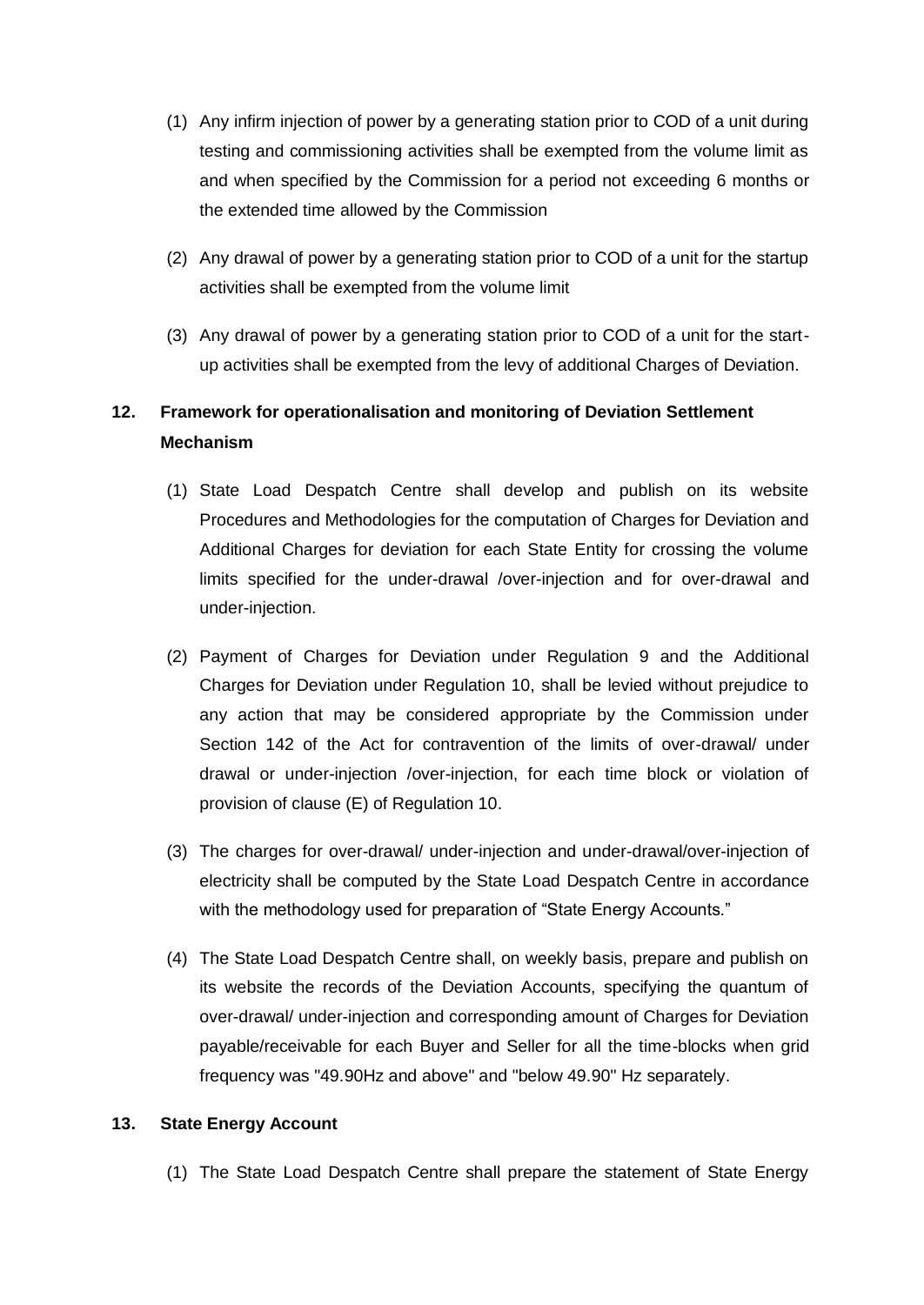Account for each time block for sellers and buyers on monthly basis. Data required for billing of open access consumers shall be passed on to the billing centre of the distribution licensee by the SLDC. The billing centre of the distribution licensee shall be responsible for energy accounting, raising and settlement of bills with open access consumers. Payments of capacity and energy charges by the buyers to the sellers shall be as per the provisions in the respective power purchase agreements or agreement(s) with respect to transactions through power exchange and through Short Term Open Access, as the case may be.

- (2) Energy Account Statement for Deviation Settlement of Embeded Open Access Consumers connected to Intra-State Transmission system and all Open Access Consumers connected to Distribution Network shall be in accordance with the provisions of Assam Electricity Regulatory Commission (Terms and conditions for open access) Regulations, 2018 and its amendment thereof.
- (3) The State Load Despatch Centre shall be responsible for preparation of weekly deviation charges statement to all State Entities and billing and collection of deviation charges from the State Entities in accordance with regulation 12 of these Regulations.
- (4) A detailed energy accounting procedure shall be prepared by SLDC and submitted to the Commission for approval, within 90 days from the date of notification of these regulations.

Provided that, SLDC shall undertake stakeholder consultation by uploading the draft procedure on SLDC"s website before submission of procedure to the Commission for approval.

#### **14. Compliance with instructions of Load Despatch Centre**

Notwithstanding anything specified in these Regulations, the Sellers and the Buyers shall strictly follow the instructions of the State Load Despatch Centre on injection and drawal in the interest of grid security and grid discipline.

#### **15. Accounting of Charges for Deviation**

(A) A statement of Charges for Deviations including Additional Charges for Deviation levied under these Regulations shall be prepared by SLDC on weekly basis based on the data available by Thursday of each week and shall be issued to all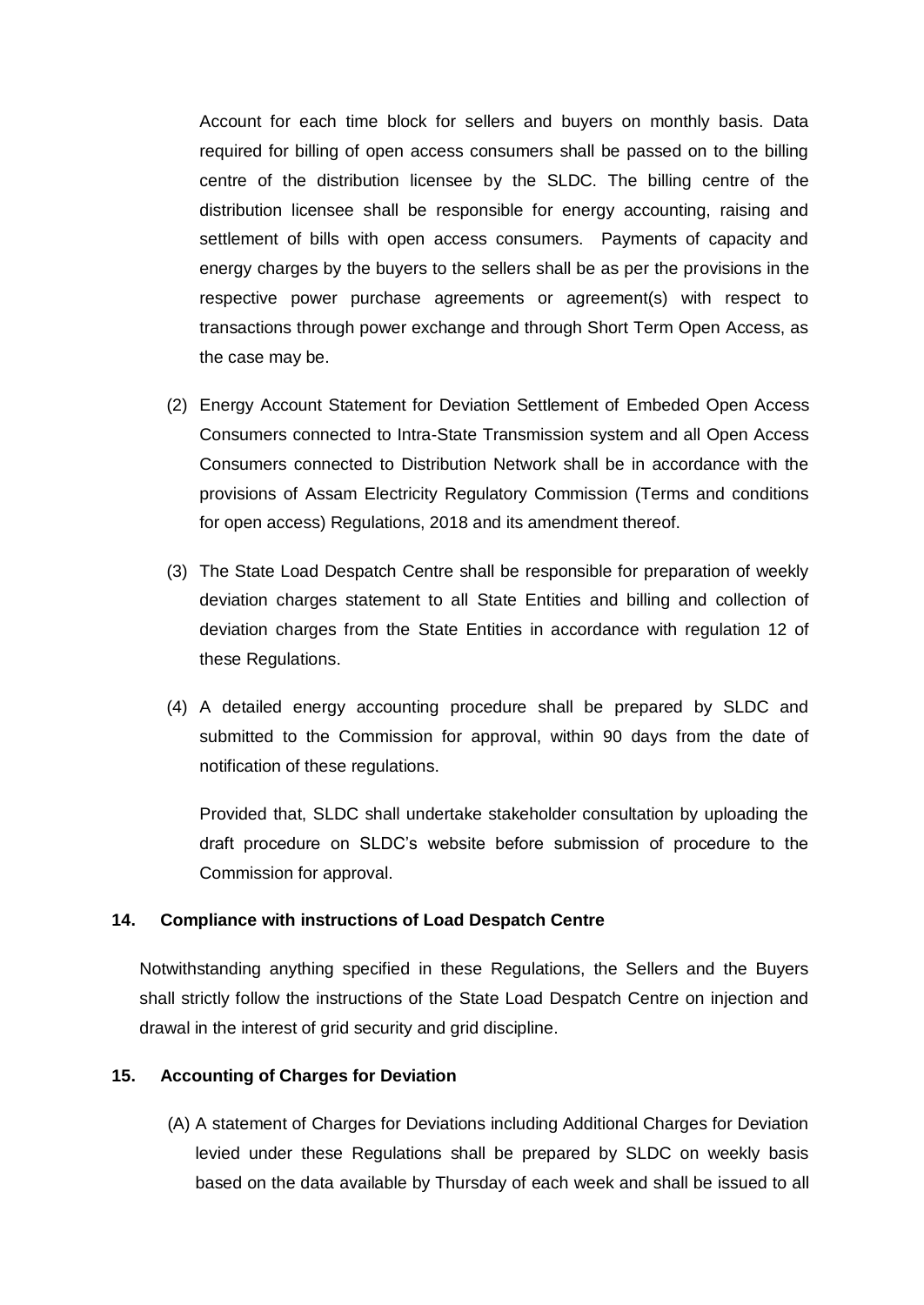constituents by next Tuesday, for seven-day period ending on the penultimate Sunday mid-night.

(B) All payments on account of Charges for Deviation including Additional Charges for Deviation levied under these Regulations and interest, if any, received for late payment shall be credited to the funds called the "State Deviation Pool Account", which shall be maintained and operated by the State Load Despatch Centre in accordance with provisions of these regulations.

## Provided that –

- i. the Commission may by order direct any other entity to operate and maintain the respective "State Deviation Pool Account":
- ii. separate books of accounts shall be maintained for the principal component and interest component of Charges for Deviation and Additional Charges for Deviation by SLDC.
- iii. The State Entities shall comply with statutory requirements of payment of applicable statutory levies, including but not limited to Goods and Service Tax (GST), Tax deduction at source (TDS).
- iv. The State Entities shall facilitate SLDC in meeting with reporting requirements of Statutory Authorities, as necessary.
- (C) All payments received in the "State Deviation Pool Account" shall be appropriated in the following sequence:
	- i. First towards any cost or expense or other charges incurred on recovery of Charges for deviation.
	- ii. Next towards over dues or penal interest, if applicable.
	- iii. Next towards normal interest.
	- iv. Next dues towards Regional Deviation Pool Account
	- v. Lastly, towards charges for deviation and additional charges for deviation.

## **16. Schedule of Payment of Charges for Deviation**

(A) The payment of charges for Deviation shall have a high priority and the concerned State Entity shall pay the indicated amounts within 10 (ten) days of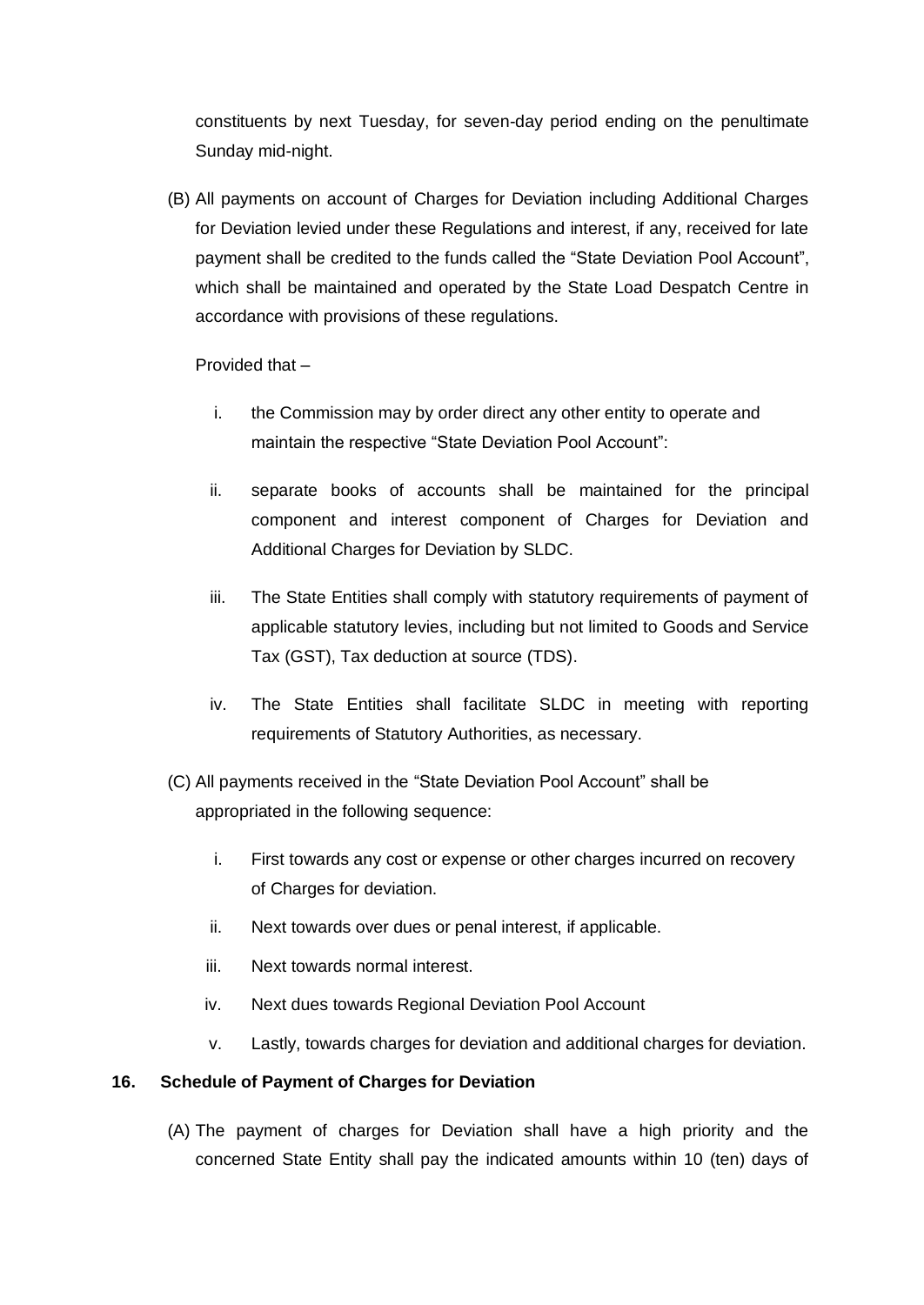the issue of statement of Charges for Deviation including Additional Charges for Deviation by SLDC into the "**State Deviation Pool Account**".

- (B) If payments against the Charges for Deviation including Additional Charges for Deviation are delayed by more than two days, i.e., beyond twelve (12) days from the date of issue of the statement by the SLDC, the defaulting State Entity shall have to pay simple interest @ 0.04% for each day of delay.
- (C) All payments to the entities entitled to receive any amount on account of charges for Deviation shall be made within 2 working days of receipt of the payments in the "State Deviation Pool Account".

## Provided that –

- i. In case of delay in the Payment of charges for Deviations into the State Deviation Pool Account and interest there on if any, beyond 12 days from the date of issue of the Statement of Charges for Deviations, the State Entities who have to receive payment for Deviation or interest thereon shall be paid from the balance available in the State Deviation Pool Account. In case the balance available is not sufficient to meet the payment to the State Entities, the payment from the State Deviation Pool Accounts shall be made on pro rata basis from the balance available in the State Deviation Pool Account.
- ii. The liability to pay interest for the delay in payments to the "State Deviation Pool Account" shall remain till interest is not paid; irrespective of the fact that constituents who have to receive payments, have been paid from the "State Deviation Pool Account" in part or full.
- (D) All State Entities which had at any time during the previous financial year failed to make payment of Charges for Deviation including Additional Charges for Deviation within the time specified in these Regulations shall be required to open a Letter of Credit (LC) equal to 110% of its average payable weekly liability for Deviations in the previous financial year, in favour of the SLDC within a fortnight from the date these Regulations come into force.

## Provided that –

i. If any State entity fails to make payment of Charges for Deviation including Additional Charges for Deviation by the time specified in these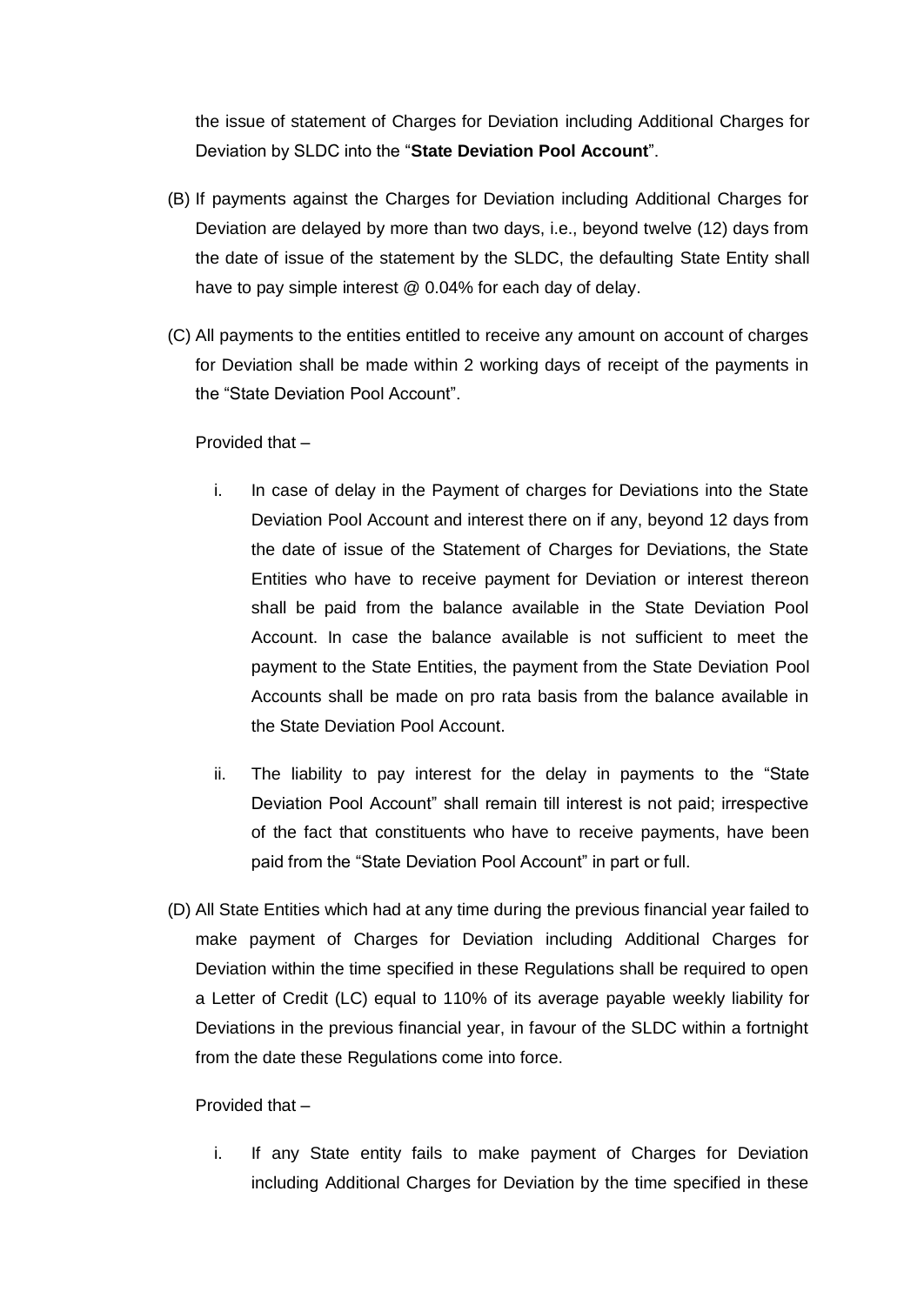Regulations during the current financial year, it shall be required to open a Letter of Credit equal to 110% of weekly outstanding liability in favour of State Load Despatch Centre within a fortnight from the due date of payment.

ii. LC amount shall be increased to 110% of the payable weekly liability for Deviation in any week during the year, if it exceeds the previous LC amount by more than 50%.

## **Illustration**

If the average payable weekly liability for Deviation of a State entity during [2016- 17] is `2.0 crore, the State entity shall open LC for 2.2 crore in [2017-18]. If the weekly payable liability during any week in [2017-18] is `3.5 crore which is more than 50% of the previous financial year"s average payable weekly liability of Rs 3.3 Crore, the concerned state entity shall increase the LC amount to `3.85 Crore (1.1\*3.50) by adding 1.65 Crore.

(E) In case of failure to pay into the "State Deviation Pool Account" within the specified time of 12 days from the date of issue of statement of charges for Deviations, the SLDC shall be entitled to encash the LC of the concerned constituent to the extent of the default and the concerned constituent shall recoup the LC amount within 3 days.

## **17. State Power Committee**

- (A) Within three months from date of notification of these Regulations, the State Load Despatch Centre shall formulate Operating Procedures and Business Rules for constitution of State Power Committee, which shall be approved by the State Commission.
- (B) The State Power Committee shall:
	- i. Co-ordinate and facilitate the intra-state energy exchange for ensuring optimal utilisation of resources.
	- ii. Monitor compliance of these Regulations by State Entities.
	- iii. Guide the SLDC for modification of Procedure(s) in order to address the implementation difficulties, if any.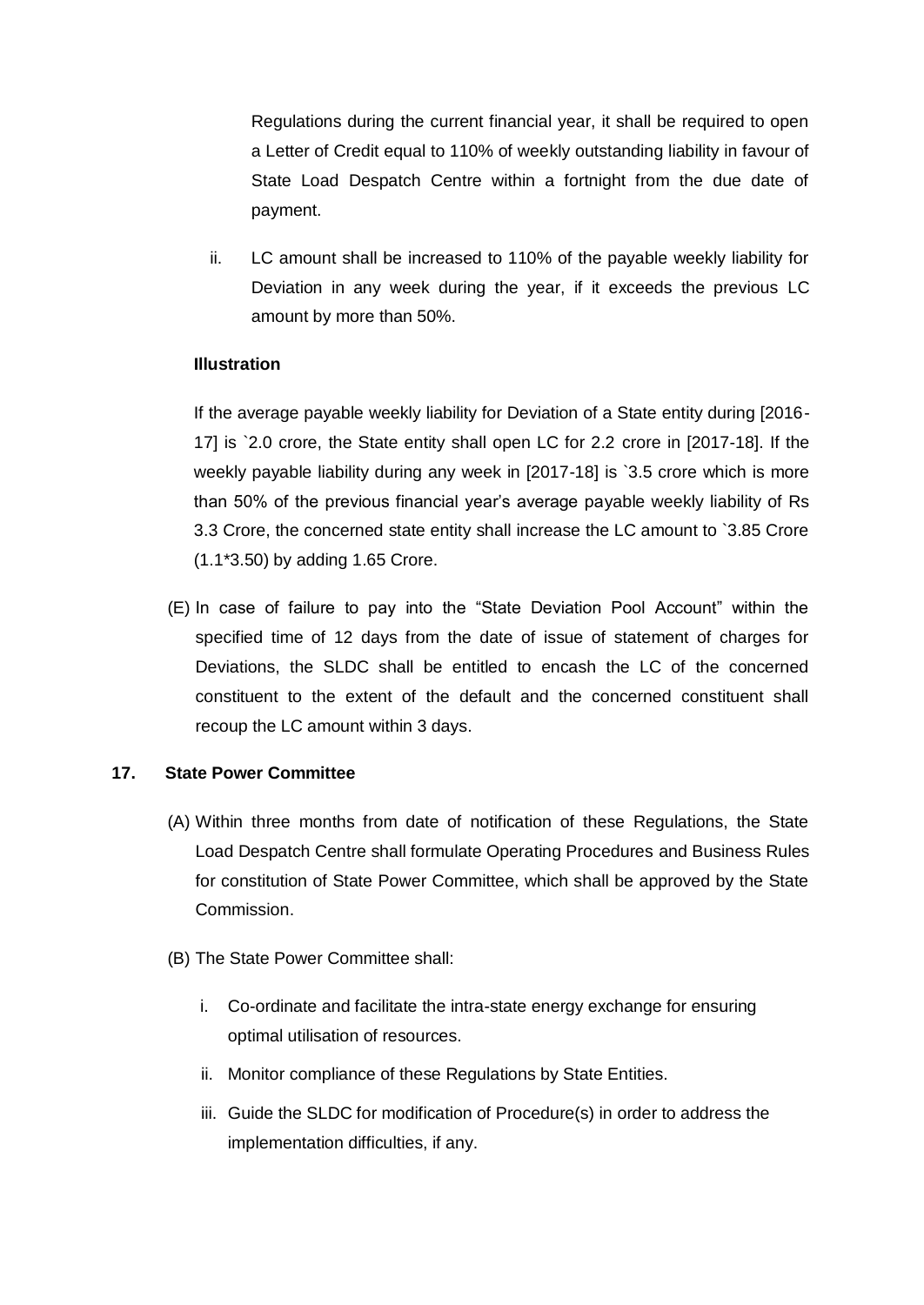iv. Provide necessary support and advice to the Commission for suitable modifications/issuance of Operating Procedures, Practice Directions, and amendment to provisions of this Regulations, as may be necessary upon due regulatory process.

### **18. Power to amend**

The Commission may, at any time, vary, alter, modify or amend any provisions of these Regulations.

## **19. Power to remove difficulties**

If any difficulty arises in giving effect to the provisions of these Regulations, the Commission may, by general or specific order, make such provisions not inconsistent with the provisions of the Act, as may appear to be necessary for removing the difficulty.

## **20. Power to relax**

The Commission may by general or special order, for reasons to be recorded in writing, and after giving an opportunity of hearing to the parties likely to be affected by grant of relaxation, may relax any of the provisions of these Regulations on its own motion or on an application made before it by an interested person.

## **21. Power to issue directions**

If any difficulty arises in giving effect to these Regulations, the Commission may on its own motion or on an application filed by any affected party, issue such directions as may be considered necessary in furtherance of the objective and purpose of these Regulations.

> **Secretary** Assam Electricity Regulatory Commission

Date: 02<sup>nd</sup> November, 2018 Place: Guwahati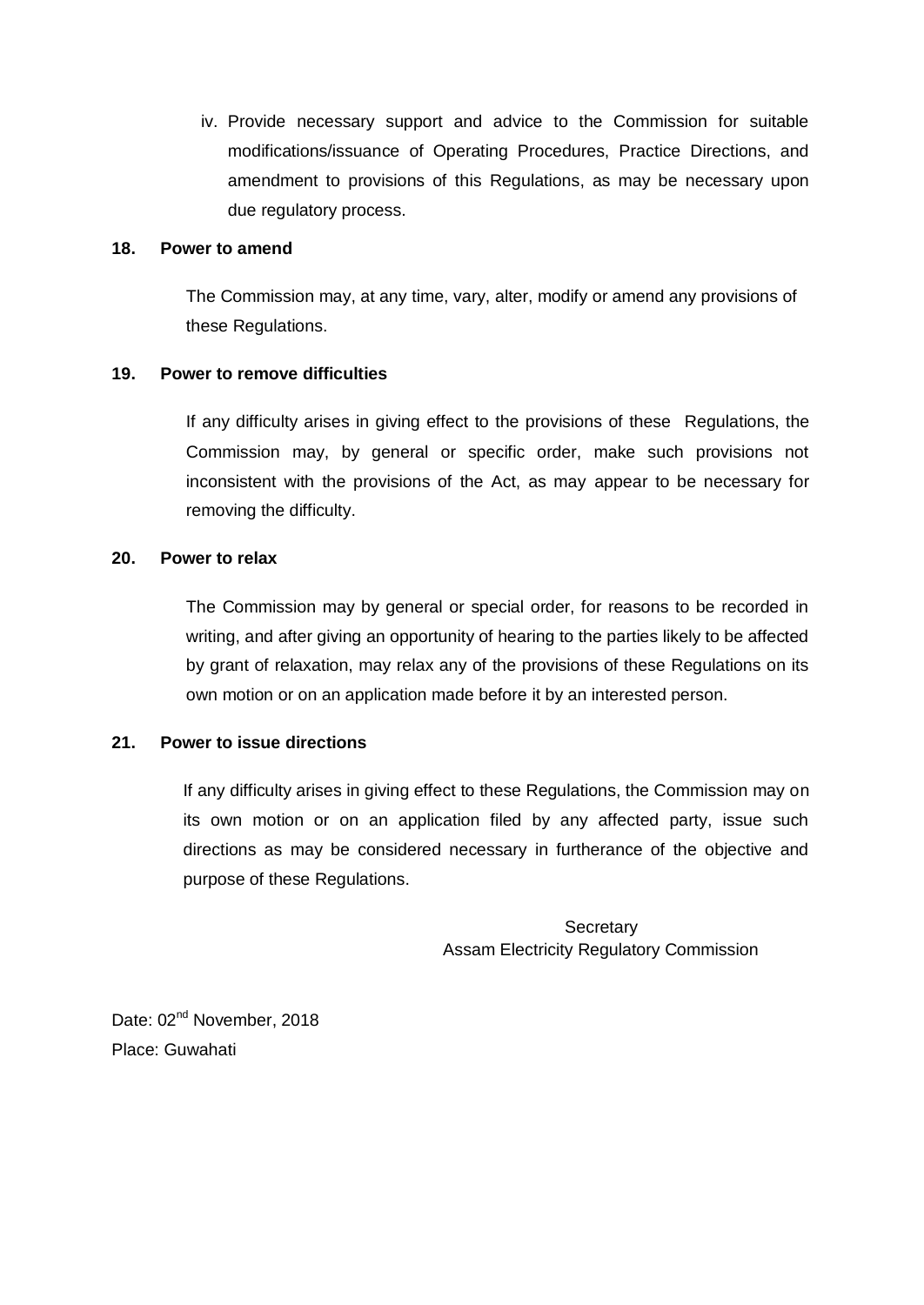## **Annexure I**

### **1. Deviation charges for sellers, buyers, and other conditions:**

1) As specified in the Regulation 9 of these Regulations, the charges for the Deviations for all the time-blocks shall be payable for over-drawal by the Buyer and under-injection by the Seller and receivable for under-drawal by the Buyer and over-injection by the Seller, which are State Entities, and shall be worked out on the average frequency of a time-block by considering the Price Vector for Deviation Charges as specified in the Central Electricity Regulatory Commission (Deviation Settlement Mechanism and related matters) Regulations, 2014 and its amendments as stipulated in the following table:

| <b>Average frequency of time block</b> |                  | <b>Basic Rate of Charges for</b> |
|----------------------------------------|------------------|----------------------------------|
| (Hz)                                   |                  | <b>Deviation</b>                 |
| <b>Below</b>                           | <b>Not below</b> | (Paise / kWh)                    |
|                                        | 50.05            | 0.00                             |
| 50.05                                  | 50.04            | 35.60                            |
| 50.04                                  | 50.03            | 71.20                            |
| 50.03                                  | 50.02            | 106.80                           |
| 50.02                                  | 50.01            | 142.40                           |
| 50.01                                  | 50.00            | 178.00                           |
| 50.00                                  | 49.99            | 198.84                           |
| 49.99                                  | 49.98            | 219.68                           |
| 49.98                                  | 49.97            | 240.52                           |
| 49.97                                  | 49.96            | 261.36                           |
| 49.96                                  | 49.95            | 282.20                           |
| 49.95                                  | 49.94            | 303.04                           |
| 49.94                                  | 49.93            | 323.88                           |
| 49.93                                  | 49.92            | 344.72                           |
| 49.92                                  | 49.91            | 365.56                           |
| 49.91                                  | 49.90            | 386.40                           |
| 49.90                                  | 49.89            | 407.24                           |
| 49.89                                  | 49.88            | 428.08                           |
| 49.88                                  | 49.87            | 448.92                           |
| 49.87                                  | 49.86            | 469.76                           |
| 49.86                                  | 49.85            | 490.60                           |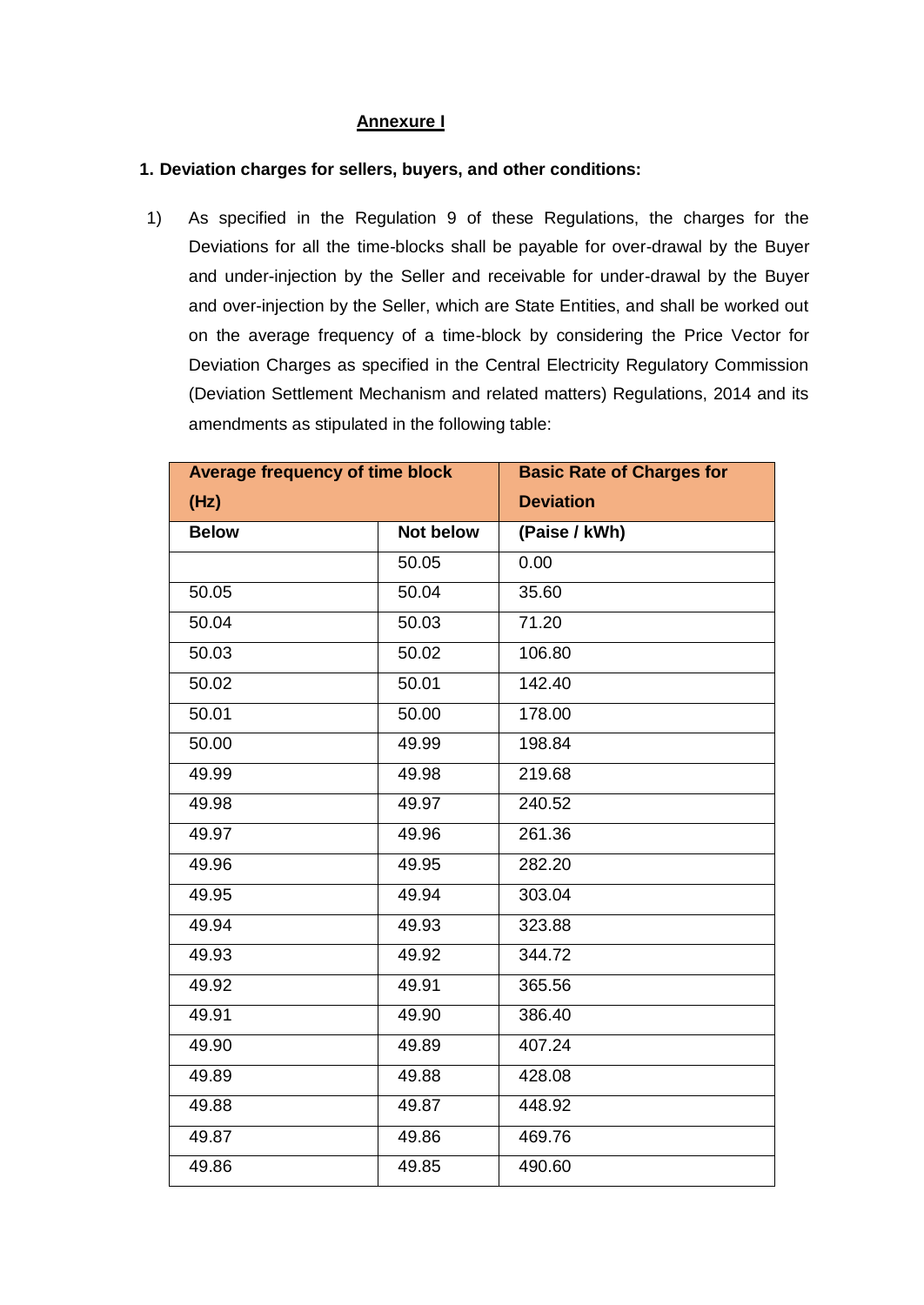| Average frequency of time block |           | <b>Basic Rate of Charges for</b> |
|---------------------------------|-----------|----------------------------------|
| (Hz)                            |           | <b>Deviation</b>                 |
| <b>Below</b>                    | Not below | (Paise / kWh)                    |
| 49.85                           | 49.84     | 511.44                           |
| 49.84                           | 49.83     | 532.28                           |
| 49.83                           | 49.82     | 553.12                           |
| 49.82                           | 49.81     | 573.96                           |
| 49.81                           | 49.80     | 594.80                           |
| 49.80                           | 49.79     | 615.64                           |
| 49.79                           | 49.78     | 636.48                           |
| 49.78                           | 49.77     | 657.32                           |
| 49.77                           | 49.76     | 678.16                           |
| 49.76                           | 49.75     | 699.00                           |
| 49.75                           | 49.74     | 719.84                           |
| 49.74                           | 49.73     | 740.68                           |
| 49.73                           | 49.72     | 761.52                           |
| 49.72                           | 49.71     | 782.36                           |
| 49.71                           | 49.70     | 803.20                           |
| 49.70                           |           | 824.04                           |

(Charges for deviation for each 0.01 Hz step is equivalent to 35.60 Paise/kwh in the frequency range of 50.05 to 50.00 Hz, and 20.84 Paise/kWh in frequency range 'below 50 Hz to 'below 49.70 Hz')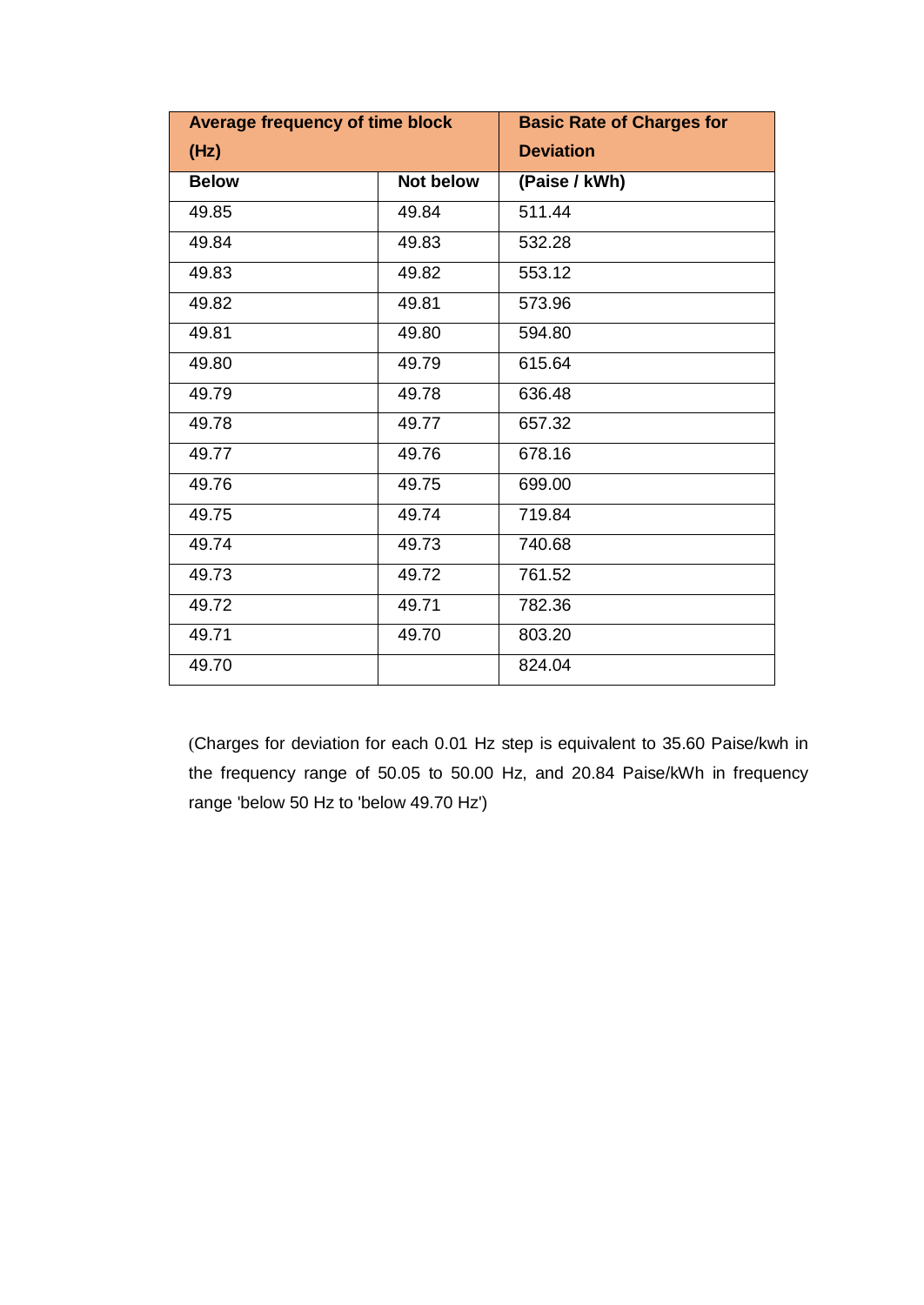# **Annexure II: Additional Deviation Charges**

# **TABLE – I: Additional Deviation Charge (for Seller/Buyer)**

| $\mathbf{1}$ | For over-drawal of electricity by any Buyer | Equivalent to 20% of Charge for    |
|--------------|---------------------------------------------|------------------------------------|
|              | in excess of 12% and upto 15% of the        | Deviation corresponding to average |
|              | schedule in a time block                    | grid Frequency of the time-block   |
| 2            | For over-drawal of electricity by any Buyer | Equivalent to 40% of Charge for    |
|              | in excess of 15% and upto 20% of the        | Deviation corresponding to average |
|              | schedule in a time block                    | grid Frequency of the time-block   |
|              |                                             |                                    |
| 3            | For over-drawal of electricity by any Buyer | Equivalent to 100% of Charge for   |
|              | in excess of 20% of the schedule in a time  | Deviation corresponding to average |
|              | block                                       | grid Frequency of the time-block   |
|              |                                             |                                    |
| 4            | For under-injection of electricity by any   | Equivalent to 20% of Charge for    |
|              | Seller in excess of 12% and upto 15% of     | Deviation corresponding to average |
|              | the schedule in a time block                | grid Frequency of the time-block   |
|              |                                             |                                    |
| 5            | For under-injection of electricity by any   | Equivalent to 40% of Charge for    |
|              | Seller in excess of 15% and upto 20% of     | Deviation corresponding to average |
|              | the schedule in a time block                | grid Frequency of the time-block   |
|              |                                             |                                    |
| 6            | For under-injection of electricity by any   | Equivalent to 100% of Charge for   |
|              | Seller in excess of 20% of the schedule in  | Deviation corresponding to average |
|              | a time block                                | grid Frequency of the time-block   |
|              |                                             |                                    |